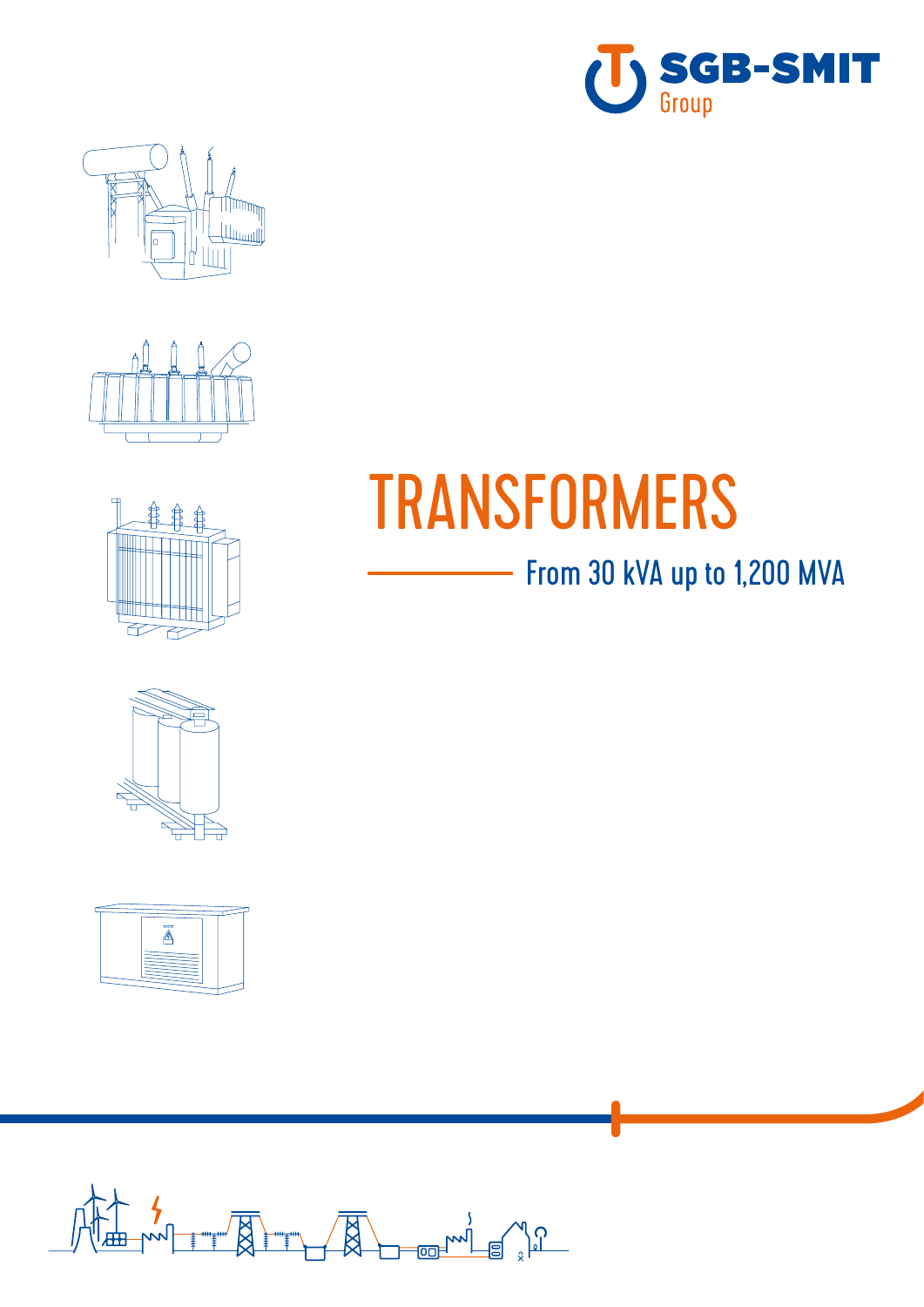# THE SGB-SMIT GROUP: NETWORK OF TRANSFORMER SPECIALISTS

Power supply companies and industrial enterprises world-wide rely on the products and services of the SGB-SMIT Group with subsidiaries in Germany, the Netherlands, Romania, France, the Czech Republic, USA, Malaysia, China, India and South Africa.

Resulting from a merger of locally operating, highly successful medium-sized companies, the SGB-SMIT Group represents today an efficient international network. A combination which unites the "best of both worlds" for our customers: globally speaking, we offer world-class quality and market expertise. Locally speaking, our customers benefit from lean structures and short distances as regards planning and production, transport and service.

Due to the close collaboration with our customers, this results in focused development. Permanent and structural improvement of the ongoing projects ensures fine-tuning of the services required locally on site.

The SGB-SMIT Group focuses exclusively on the manufacture of transformers which satisfy all requirements demanded by the nationally applicable standards. Sales and service centers on all continents ensure optimum processes. SGB-SMIT stands for professionalism, experience, technological expertise, reliability and economic efficiency – these are the skills on the basis of which the Group develops and produces power transformers from 30 kVA up to incl. 1,200 MVA within the voltage range of up to 765 kV.

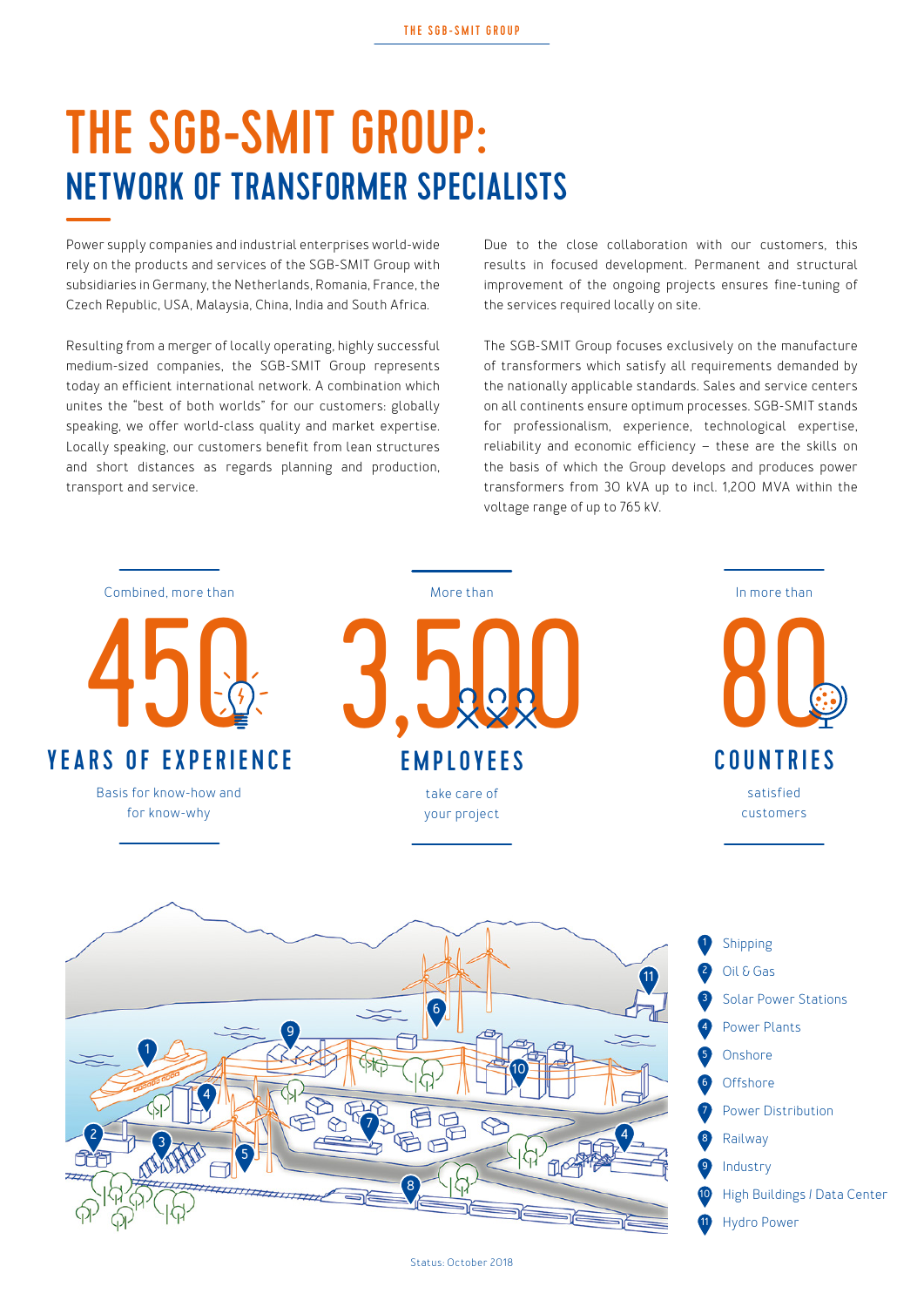#### **PRODUCTS**



Large Power Transformers



Liquid-cooled Distribution Transformers



Medium Power **Transformers** 



Shunt Reactors / Series Reactors



Phase Shifters



Large Liquid-cooled Distribution Transformers



Cast Resin Transformers VPI Transformers Compact Core® VPI Transformers

# OUR PRODUCTION AND SERVICE SITES

Lahmeyer-Compactstationen (Compact Substations)

- Starkstrom-Gerätebau GmbH, Regensburg (Germany) **1**
- Sächsisch-Bayerische Starkstrom-Gerätebau GmbH, **2** Neumark (Germany)
- Royal SMIT Transformers B.V., Nijmegen (The Netherlands) **3**
- RETRASIB S.A., Sibiu (Romania) **4**
- SGB CZECH TRAFO S.R.O., Olomouc (Czech Republic) **5**
- BCV Technologies S.A.S., Fontenay-le-Comte (France) **6**
- SGB-USA Inc., Tallmadge (USA) **7**
- OTC Services Inc., Louisville (USA) **8**
- **9** SGB-SMIT POWER MATLA (Pty) Ltd., Pretoria West & Cape Town (South Africa)
- 10 SGB CHINA, Yancheng (P.R. China)
- SGB TRANSFORMERS INDIA Pvt. Ltd., Chennai (India) **11**
- SGB MY Sdn. Bhd., Nilai (Malaysia) **12** (Status: November 2021)